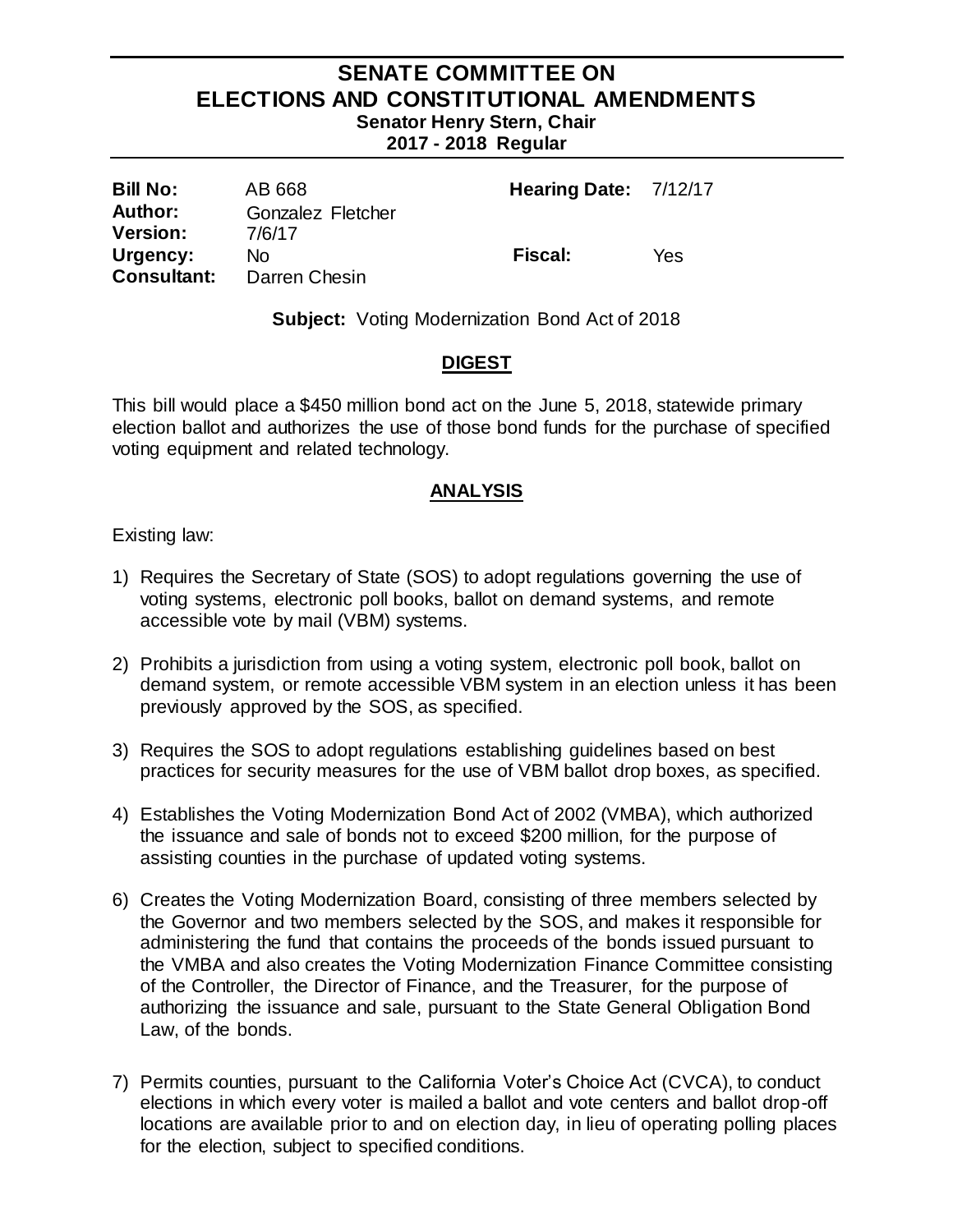This bill:

- 1) Enacts the Voting Modernization Bond Act of 2018, which allows the sale of up to \$450 million in general obligation bonds to fund improvements to voting systems, contingent on the approval of voters at the June, 2018, statewide direct primary election.
- 2) Provides that counties may apply for funds if it has agreed to pay expenses for any of the voting equipment listed below, and continues to pay on the date the voters approve the bond. Counties that choose to conduct elections under the CVCA may receive \$3 from the Fund for every \$1 they pay, while counties that do not only receive \$2 for every \$1 they spend. Counties may use funds for any of the following:
	- a) Voting systems certified or conditionally approved by the SOS that do not use pre-scored punch card ballots,
	- b) Electronic poll books certified by the SOS,
	- c) Ballot on demand systems certified by the SOS,
	- d) Remote accessible VBM systems certified or conditionally approved by the SOS,
	- e) Vote by mail drop boxes that comply with regulations promulgated by the SOS,
	- f) Technology to facilitate electronic connection between polling places, vote centers, and the office of the county elections official or the SOS's office, and
	- g) Vote by mail ballot sorting and processing equipment.
- 3) Provides that counties may also use funds to contract and pay for:
	- a) Research and development of new voting systems not certified by the SOS, if it uses nonproprietary software and firmware with disclosed source code, except for off-the-shelf unmodified commercial software and firmware.
	- b) Manufacture of the minimum number of voting system units reasonably necessary to test and seek certification or conditional approval, or testing and demonstrating the capabilities of the system or part of the system in a pilot program.
- 4) Requires that any voting system paid for with bond funds must produce a paper version or representation of the voted ballot or of all the ballots cast on a unit of that system at the time the voter votes or when the polls close, if it does not require the voter to directly mark on the ballot. The paper copy shall not be given to the voter but is instead retained by the elections official.
- 5) Provides that the Legislature may alter county eligibility requirements, amounts of matching funds, or allowable uses of bond funds by 2/3 vote, if the change is consistent with the purposes of the act.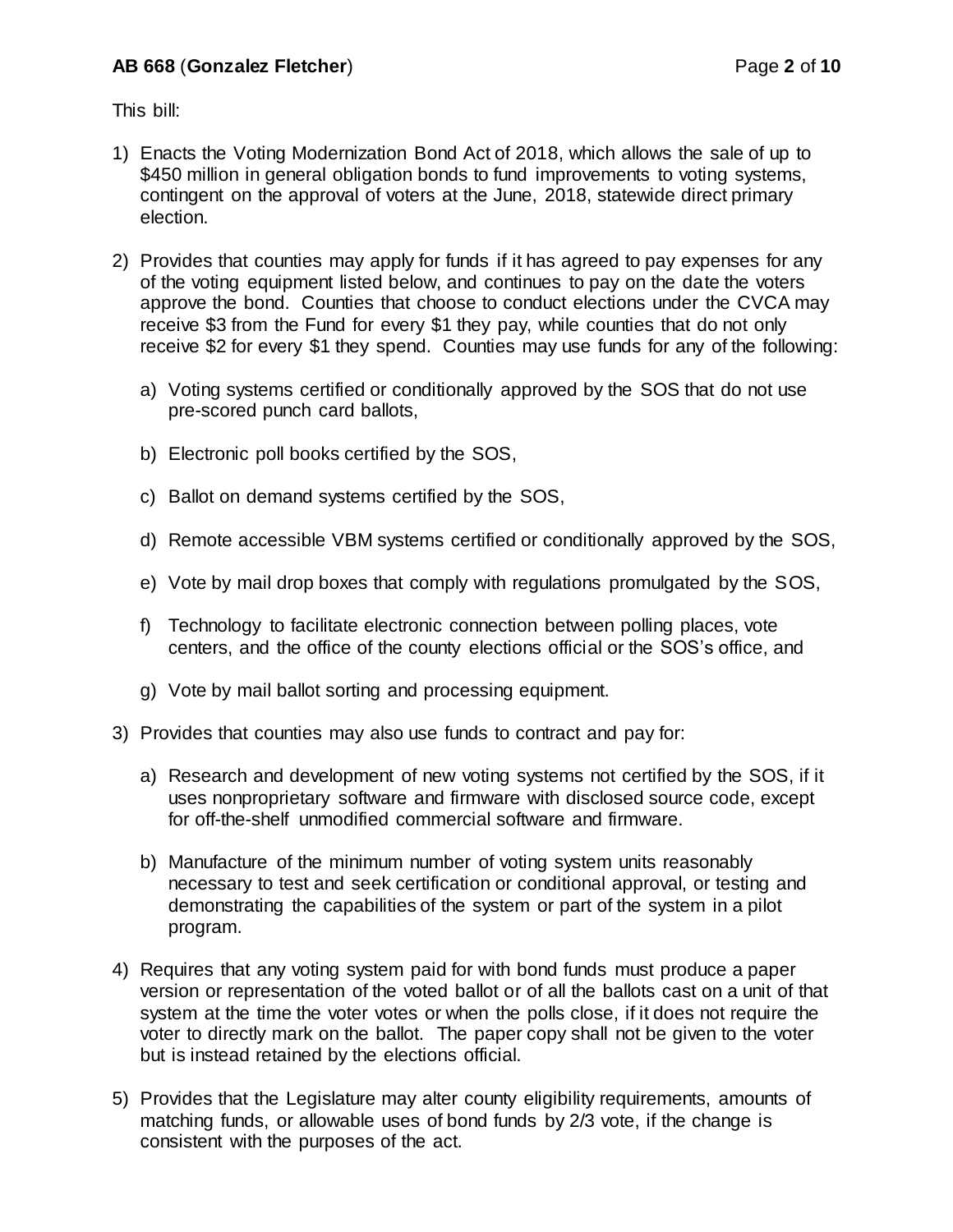#### **AB 668** (**Gonzalez Fletcher**) Page **3** of **10**

6) Makes other technical and conforming changes to existing law in order to carry out the provisions of this bill.

# **BACKGROUND**

State of Voting Equipment in California: In the aftermath of the 2000 Presidential election, California and the federal government enacted legislation designed to modernize elections, including providing significant new funding to replace voting systems. In California, AB 56 (Shelley, Ch. 902, Statutes of 2001), established the VMBA, which authorized the sale of \$200 million in bonds for counties to use for the purchase of updated voting systems. At the federal level, the Help America Vote Act (HAVA) established new standards for federal elections and provided funding to states to help implement its provisions. Of the nearly \$400 million in federal funds that California received as a result of HAVA, \$195 million was allocated to counties to help cover the costs of voting system upgrades.

In addition to providing funding for voting system upgrades, policy changes made at the state and federal level meant that many counties had to purchase new voting equipment, or to make modifications to their existing voting systems. At the state level, the SOS decertified two punch card voting systems due to concerns that such systems resulted in high levels of invalid votes. At the time they were decertified, those two systems were being used in nine California counties, with more than half of California voters residing in those counties. Additionally, the state and federal government both enacted new accessibility requirements for voting systems.

In order to comply with these new requirements, many counties purchased new electronic voting systems using the state and federal funding available for voting system upgrades. In 2007, however, then-Secretary of State Debra Bowen conducted a "topto-bottom" review of many of the voting systems certified for use in California. According to Secretary Bowen, the review was "designed to restore the public's confidence in the integrity of the electoral process and to ensure that California voters cast their ballots on machines that are secure, accurate, reliable, and accessible." Secretary Bowen reported that the review uncovered a "number of security vulnerabilities in all the voting systems…tested."

Following the review, the SOS decertified and conditionally recertified electronic voting systems that were being used in numerous California counties. As a result, many of the affected counties were unable to use their electronic voting systems for general polling place voting, and replaced them with paper-based optical scan voting systems. A "Frequently Asked Questions" document that was released by the SOS shortly after the completion of the top-to-bottom review noted that the conditional recertification of voting systems had significantly restricted the use of polling place voting systems used by 21 counties. As a result, the document noted that "[e]xcept for the single [voting unit] allowed per polling place [in order to comply with state and federal accessibility requirements], these counties will have to adopt a new Election Day voting system."

Notwithstanding the fact that many counties were forced to acquire new voting systems after the 2007 top-to-bottom review, according to information compiled by the office of the SOS, the majority of California counties are using at least some voting equipment purchased in 2006 or earlier, with a few counties using equipment that is even older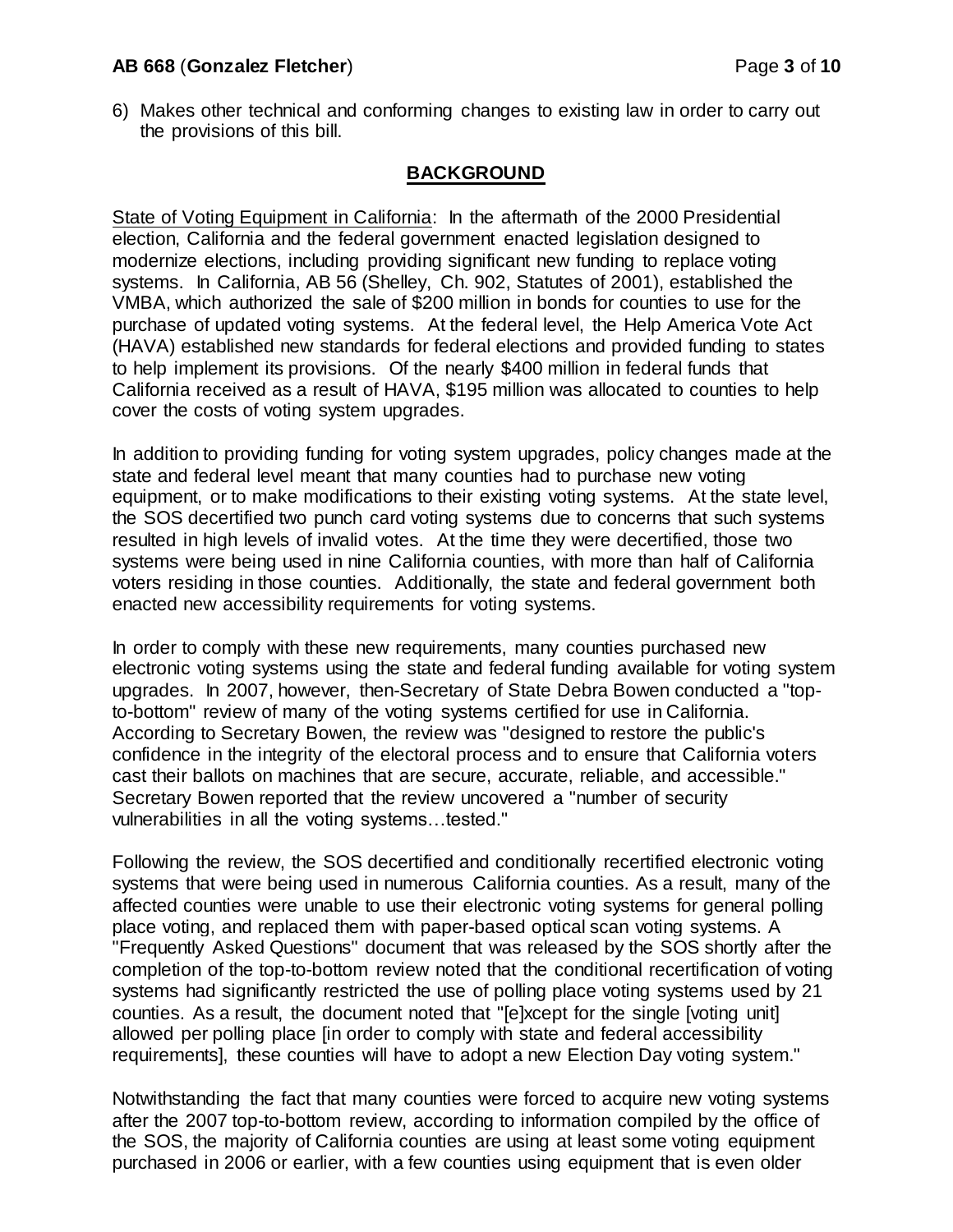## **AB 668** (**Gonzalez Fletcher**) Page **4** of **10**

(according to this information, Los Angeles County still uses some voting equipment that was purchased in 1968). Most of the VMBA and HAVA funding for voting system replacement has been spent, though about \$96 million in funding remains between those two sources. Of the remaining funding available, however, nearly three-quarters is funding that remains in allocations set aside for Los Angeles County (approximately \$56 million remaining) and San Diego County (approximately \$15 million remaining). By contrast, 21 counties have exhausted all of the funding allocated to them under the VMBA and HAVA, while another 13 counties have less than 10% of their total allocated funding remaining.

The Legislative Analyst's Office (LAO) recently released a report in connection with the 2017-2018 budget process titled Considering the State's Role in Elections. In that report, the LAO noted that county governments are responsible for administering most local, state, and federal elections in California. While counties can bill other local governments for their share of the costs of administering elections (with some exceptions), the state and federal governments generally do not pay the proportional share of costs for administering state and federal elections. The report noted that while the state and federal government have occasionally provided one-time funding for elections costs (including funding for voting equipment through the VMBA and HAVA), the state has not provided regular ongoing funding for election administration. One of the recommendations in the LAO report was that the Legislature should consider onetime support to replace counties' voting systems.

Slow Development of New Voting Technology: The use of aging voting equipment is not unique to California. In 2014, the bipartisan Presidential Commission on Election Administration (Commission), which was established by President Obama after the 2012 Presidential election, warned of an "impending crisis in voting technology." The Commission, which was co-chaired by the former General Counsel to President Obama's 2012 re-election campaign and by the former National Counsel to Mitt Romney's 2012 campaign for President, noted that a large portion of the voting systems that were purchased using HAVA funds are reaching the end of their usable lives. The Commission's report further noted that for a number of reasons, including a federal voting system standard-setting and certification process that the Commission described as "unworkable," the voting system options available did not meet the needs of election administrators and did not "employ the sorts of advances that have become commonplace in consumer products and other industries."

In fact, concerns about the federal voting system review process prompted California to change its process for reviewing and approving voting systems for use in the state. Until 2014, California's voting system review process was designed to augment the federal voting system review and approval process. Prior to undergoing state review, electronic voting systems were required to be approved at the federal level. In 2013, however, due in part to frustration with the federal voting system certification process, the Legislature approved and the Governor signed SB 360 (Padilla, Ch. 602, Statutes of 2013), which removed the requirement that electronic voting systems had to be approved at the federal level before undergoing state review, and instead required voting systems to undergo more extensive and thorough testing and review by the SOS prior to being used in the state.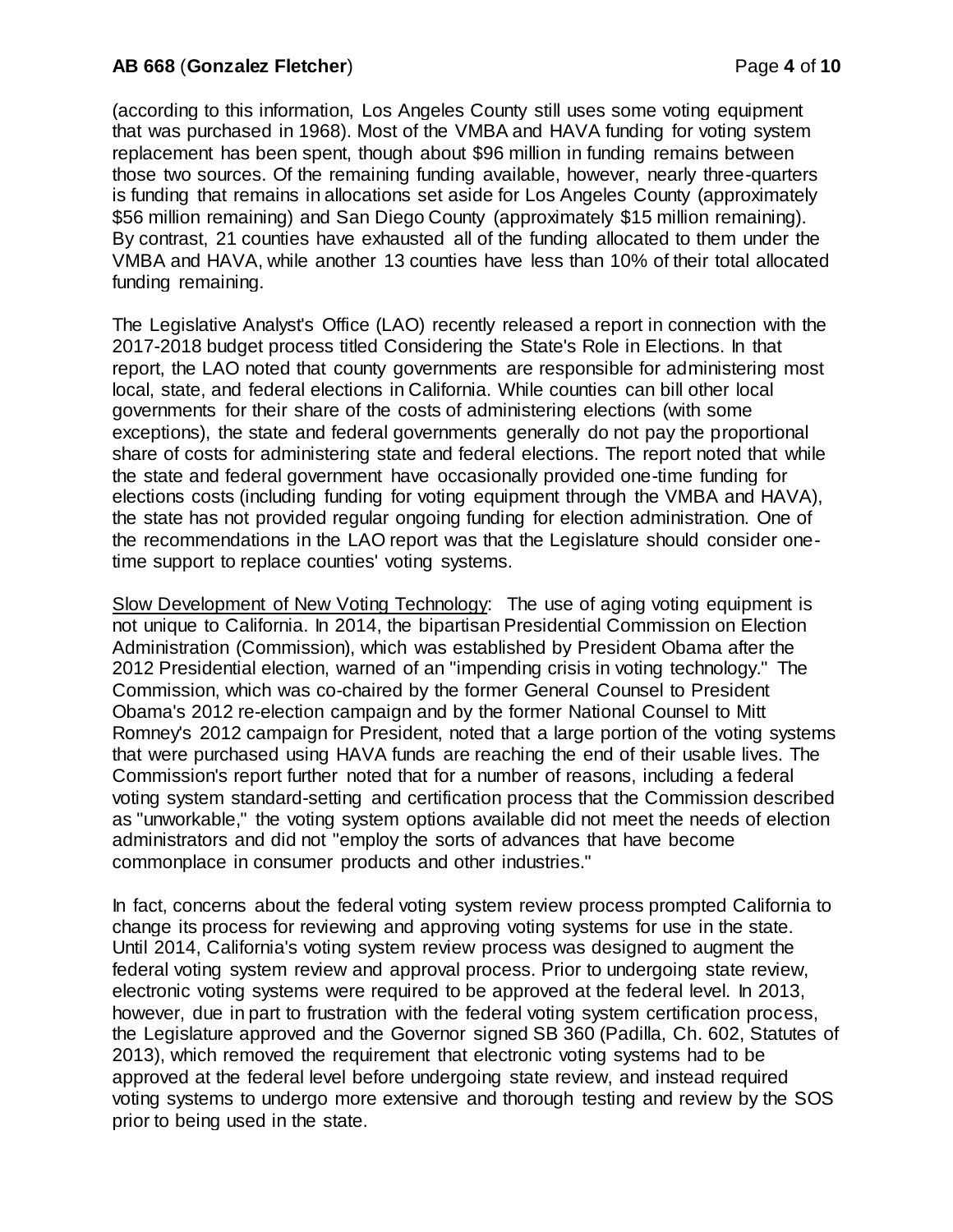#### **AB 668** (**Gonzalez Fletcher**) Page **5** of **10**

SB 360 also was designed to facilitate a project that was then underway in Los Angeles County —the Voting Systems Assessment Project (VSAP). Because of Los Angeles County's size, diversity, and complexity, the County found that the commercial off-theshelf voting systems available for purchase did not meet the county's needs. As a result, the county established VSAP to identify and implement a new voting system by first defining the kind of voting system it wanted, and then being directly involved in the system's development. Accordingly, SB 360 established a voting system review and approval process that envisioned a situation where a local jurisdiction might be involved in the research and development of a new voting system, rather than having a review and approval process designed around the assumption that all voting systems would be developed by private vendors that would then sell or lease their products to local jurisdictions. In addition to the VSAP in Los Angeles County, the City and County of San Francisco currently is considering developing its own voting system.

California Voter's Choice Act and Voting Equipment: In addition to the fact that many counties are using voting equipment that is reaching the end of its useful life, recent changes to state law are likely to change the types of voting equipment that California counties will use to conduct elections in the future. SB 450 (Allen, Ch. 832, Statutes of 2016), enacted the CVCA, which permits counties to conduct elections in which all voters are mailed ballots, and voters have the opportunity to vote on those ballots or to vote in person at a vote center for a period of 10 days leading up to election day. Fourteen specified counties are permitted to conduct elections under this system in 2018, while the remaining counties may use this system beginning in 2020.

Because the CVCA generally requires counties that conduct elections pursuant to its provisions to mail ballots to all registered voters, the CVCA will increase the use of VBM ballots. That, in turn, may increase counties' needs for VBM ballot processing equipment. The CVCA also requires counties to establish VBM ballot drop-off locations; many counties are likely to comply with this requirement by using VBM ballot drop boxes, which those counties may need to purchase. Additionally, counties that conduct elections under the CVCA are required to provide VBM ballots in an accessible format, which may require counties to purchase or otherwise procure remote accessible VBM systems.

Furthermore, the CVCA eliminates the requirement for counties to establish polling places for elections, but instead requires counties to establish vote centers. Vote centers are polling locations at which any registered voter in a county can cast a regular (i.e., non-provisional) ballot, regardless of the voter's precinct. Because the number of required vote centers is less than the number of polling places, the number of voting machines that a county has to purchase to accommodate in-person voting may be reduced under the CVCA. On the other hand, because voters have the option of casting a ballot at any vote center in the county, vote centers need to have a system that can provide any eligible voter in the county with the appropriate ballot. While smaller counties that have fewer ballot styles may be able to accommodate that need using pre-printed paper ballots, vote centers in larger jurisdictions likely will feature electronic voting systems that are pre-loaded with all the ballot types in the county, or ballot-on-demand printers that can produce the appropriate paper ballots as needed.

Finally, in order to verify the registration of voters, determine the correct ballot type for each voter, and ensure that a voter has not already cast a ballot, vote centers must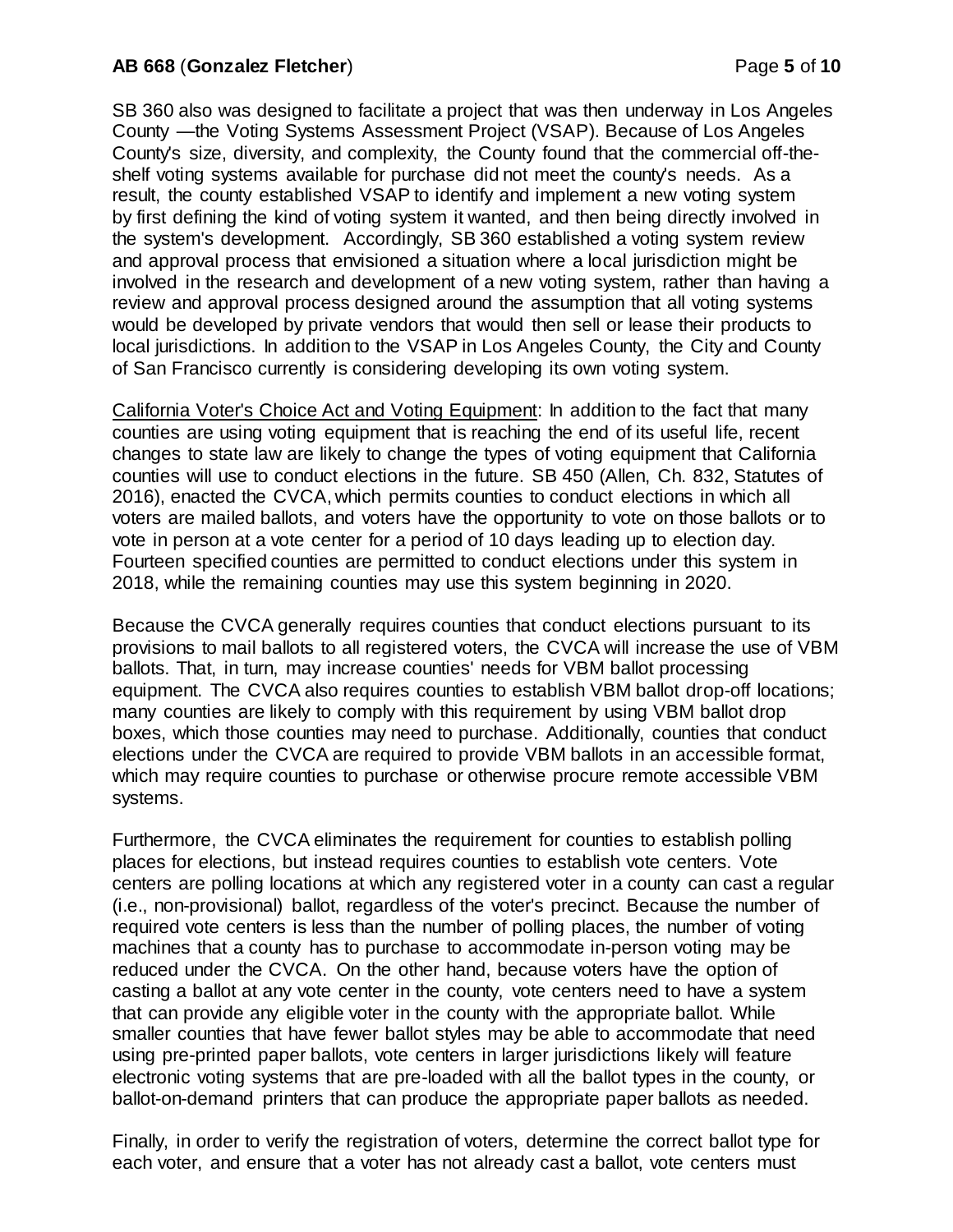## **AB 668** (**Gonzalez Fletcher**) Page **6** of **10**

have a mechanism to verify voter registration information. In addition, vote centers are required to offer same day voter registration for voters in the jurisdiction. In most jurisdictions, these requirements are likely to be met through the use of electronic poll books that can communicate with county and state election systems in real-time. As a result, in addition to purchasing electronic poll books, elections officials may need to purchase or lease equipment to facilitate electronic connectivity between vote centers and elections officials' offices.

This bill includes an incentive for counties to conduct elections under the CVCA by providing \$3 in state funds for every \$1 in local funds for counties that conduct elections using the CVCA. Counties that do not use the CVCA would still be eligible for state funding for voting equipment under this bill, but the state's match of local spending would be lower: \$2 in state funds for every \$1 in local funds.

Bond Discussion. According to the Senate Committee on Governance and Finance:

When public agencies issue bonds, they borrow money from investors, who provide cash in exchange for the agencies' commitment to repay the principal amount of the bond plus interest. Bonds are usually either revenue bonds, which repay investors out of revenue generated from the project the agency buys with bond proceeds, or general obligation bonds, which the public agency pays out of general revenues and are guaranteed by its full faith and credit.

Section One of Article XVI of the California Constitution and the state's General Obligation Bond Law guide the issuance of the state's general obligation debt. The Constitution allows the Legislature to place general obligation bonds on the ballot for specific purposes with a two-thirds vote of the Assembly and Senate. Voters also can place bonds on the ballot by initiative, as they have for parks, water projects, highspeed rail, and stem cell research, among others. Either way, general obligation bonds must be ratified by majority vote of the state's electorate. Unlike local general obligation bonds, approval by the state's electorate doesn't automatically trigger an increased tax to repay the bond. The Constitution commits the state to repay investors from general revenues above all other claims, except payments to public education. California voters approved \$38.4 billion of general obligation bonds between 1974 and 1999, and approximately \$112 billion since 2000.

Should the voters approve the bond act, the Legislature usually appropriates funds to the chosen agencies to fund projects consistent with the criteria, generally as part of the Budget Act. The Department of Finance then surveys agencies to determine the need for bond funds based on a project's readiness, and then asks the State Treasurer to sell bonds in a specified amount. After the bond sale, the Department of Finance determines which bond acts and agencies receive bond proceeds.

Setting the right amount of state general obligation debt is difficult; both the State Treasurer and the LAO state that there's no correct amount. Instead, experts suggest that states should look at three criteria: affordability, comparability, and optimality.

California currently has \$74.5 billion of general obligation and \$9.4 billion of lease revenue debt outstanding, which is affordable. The Governor's 2017 Five-Year Infrastructure Plan states that the Debt Service Ratio, or the ratio between debt service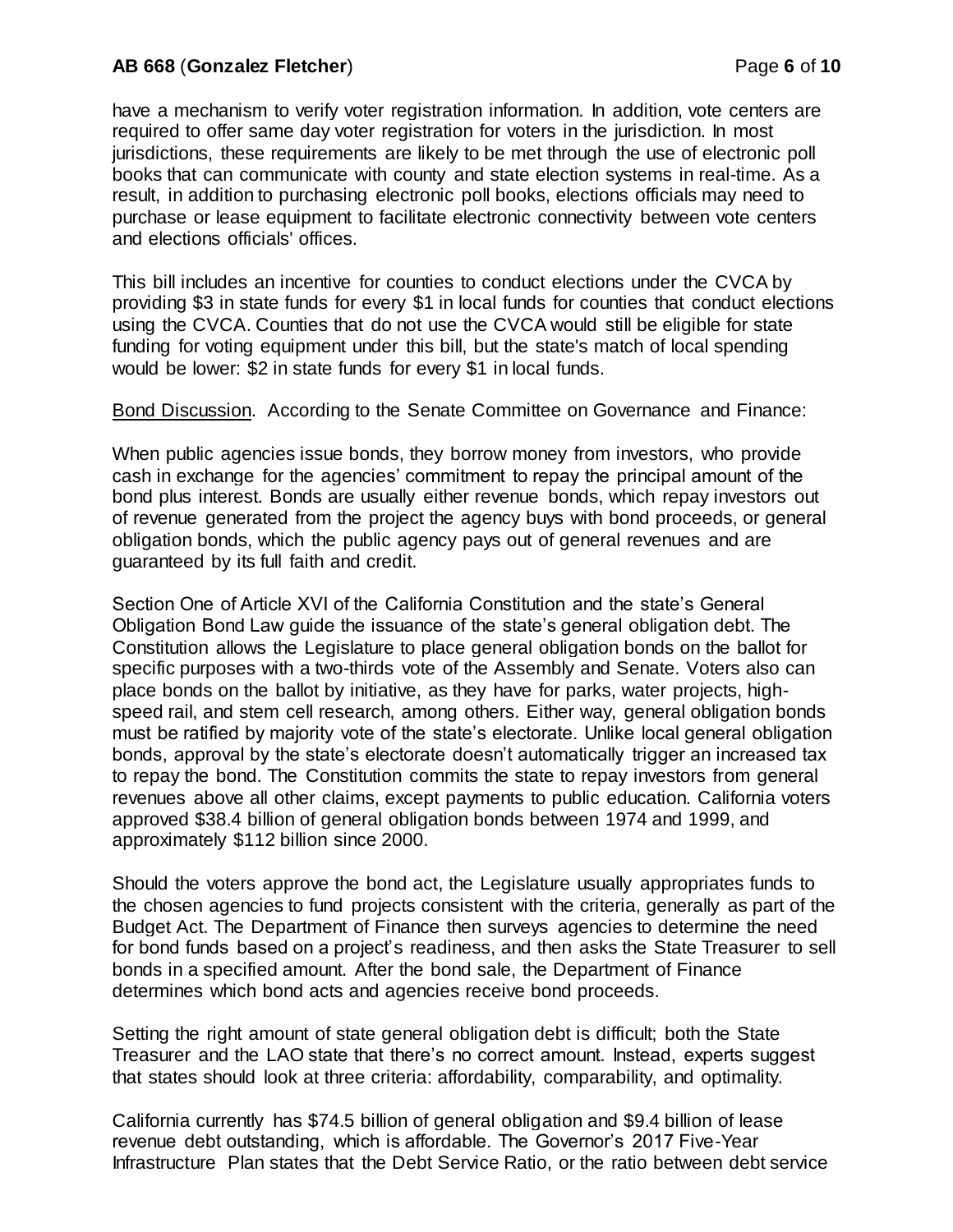and general fund revenues, as 6.48% in 2016-17 and 6.54% in 2017-18. The State Treasurer calculates a debt service ratio of 5.24% in 2016-17 and 5.01% in 2017-18; the percentages differ because the State Treasurer accounts for offsets of federal government subsidies or transfers from special funds. Annual expenditures on debt service have grown from \$2.9 billion in 2000-01 to \$7.7 billion in 2016-17. Additionally, 95% of outstanding debt is fixed rate, and the state holds no interest rate swaps or other derivatives. While debt service percentages are reasonable, every dollar spent on debt service reduces the funding that is available for other priorities, and debt service is one of the fastest growing state costs in recent years, according to the Plan. The Plan proposes only \$338 million in new general obligation bonds. California's comparability to other states is less favorable, but improving. Determining optimality or whether government is investing in the quantity and quality of public capital desired by residents, and financing the appropriate share with debt, is more difficult. LAO recommends that the Legislature consider the Five-Year Infrastructure Plan as a starting point to developing a coordinated approach to infrastructure funding, and establish a committee to focus on statewide infrastructure.

The good news? Ratings issued from the three major credit ratings agencies often inform investors and the public regarding the state's creditworthiness, and assess any investment risk from investing in California general obligation bonds. Ratings agencies Fitch, Standard and Poor's, and Moody's praise California's deep and diverse economy, recent balanced and on-time budgets, reduced budget deficits, and improving reserves and liquidity. However, the agencies also state that California faces challenges: a highly volatile revenue system, constitutionally imposed governance restrictions, lack of significant reserves, high housing costs that threaten economic growth, minimal prefunding of retiree health care benefits, and a large backlog of maintenance and infrastructure needs, among others. Once considered an outlier, the difference between California bonds and other states as measured by the benchmark 30-year Municipal Market Data Index has tightened from a high of more than 150 basis points at the end of 2009 to around 10 basis points at the end of June 2016. On March 9th, the State Treasurer sold almost \$2.8 billion in bonds: new borrowing accounted for \$513.2 million, while refunding of existing bonds at lower interest rates totaled \$2.279 billion, creating about \$295 million in present value savings to taxpayers and \$406 million in debt service nominal savings over the remaining lives of the bonds. With interest rates climbing recently, the State Treasurer stated that the sale was a success, with an overall true interest cost was 3.56 percent, and yields ranging from 0.6 percent for the 2017 bonds to 3.9 percent for the 2046 bonds.

The bad news? California has a distinct problem: of the \$144 billion in general obligation bonds that voters have authorized, more than \$32.9 billion hasn't been issued yet. The state still hasn't issued more than \$7.5 billion to fund high speed rail, \$7.3 billion from the recent Proposition 1 water bond (AB 1471, Rendon of 2014), and \$9 billion in education facility bonds (Proposition 51, 2016), among others. While the state has made great progress reducing the amount of authorized but unissued bonds in recent years, many bond-funded projects have not yet received required approvals. As a result, even if the Legislature enacts and the voters approve this measure, as well as some of the other bonds approved by the Senate earlier this year, many of its purposes may have to wait several years for funding as projects funded by previously authorized bonds get up and running.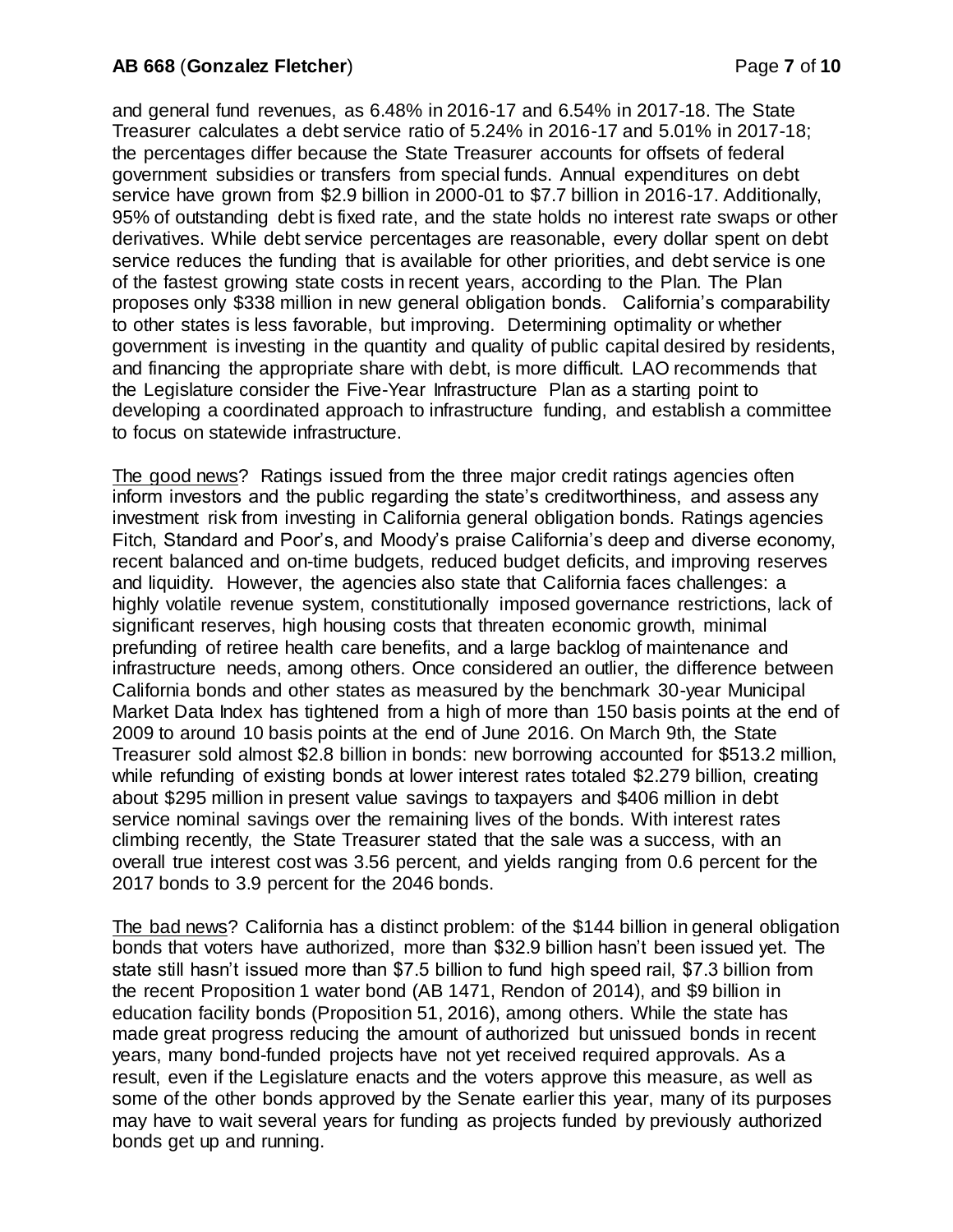## **COMMENTS**

1) According to the author: California's voting machines are becoming outdated and nearing the end of their useful "lives". Many voting machines are a decade old or even more. These systems need to be modernized in order to ensure our elections continue to be reliable. As voting systems age, the risks of failures or crashes increase. It is essential that investments in upgrading technology are made now, rather than waiting for our machinery to fail and possibly jeopardize electoral outcomes.

In addition to aging equipment and software, counties looking to transition to the vote center model of elections allowed under SB 450 (Allen) of 2016 will be able to save money in the long run but may need investments now in new systems for this new model of elections.

After the 2000 presidential election's controversies over equipment malfunctions in Florida, the federal government passed the Help America Vote Act to help fund system modernization throughout the states. California counties received about \$195 million in HAVA funds and also passed a \$200 million bond to further help counties pay for new equipment.

Now, is seems unlikely that California's counties will see similar help from the federal government again. It is time for the state to step up on behalf of fair, reliable and secure elections.

Current law does not provide the financial support needed by counties to upgrade their voting infrastructure. This bill would enable every county to make sure their elections systems are up to date and compliant with regulations, and consequently provide benefits for voters across the state.

*2)* Opposition Argument. In a letter of opposition to this bill the Howard Jarvis Taxpayers Association stated the following:

*AB 668 would place a \$450 million dollar General Obligation bond on the 2018 statewide ballot to fund new voting machines.* 

*California needs to continue to be prudent about its debt obligations. Currently, the state has a debt service ratio of about six percent. That means paying off G.O. bond debt interest consumes about six percent of General Fund resources, money that cannot go to other important priorities. Prioritizing our debt obligations is especially important after voters approved a \$9 billion school bond last November.* 

*But even beyond debt concerns, more technical issues need to be discussed. A recent Sacramento Bee article on this bill noted that the last statewide voting machine bond approved by the electorate (Proposition 41, 2002) allocated resources to be spent on voting machines that were later decertified and some were never used. Amendments should be taken in this bill to better protect taxpayer dollars.*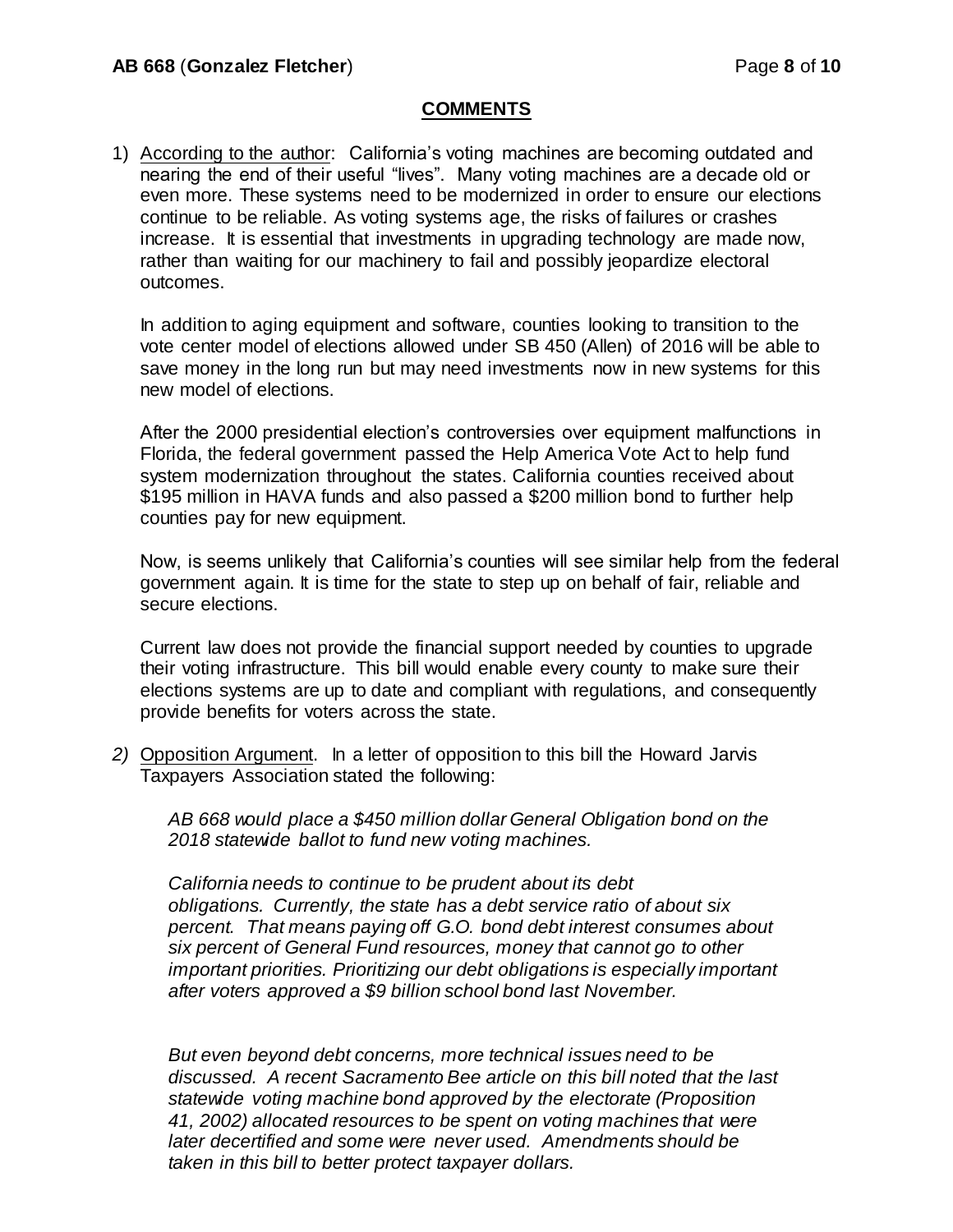*In addition, AB 668 fails to address the issue of life cycle costs. Bonds are appropriate if they are issued to fund projects that will last at least the 30- 40 year length of most bonds. This is certainly not true for voting machines which have an average useful life of 10-15 years. It would be more fiscally appropriate for these machines to be purchased using our record high General Fund revenues.* 

# **RELATED/PRIOR LEGISLATION**

AB 56 (Shelley & Hertzberg of 2001) enacted the Voting Modernization Bond Act of 2002, which authorized, for purposes of assisting counties in the purchase of updated voting systems, the issuance, pursuant to the State General Obligation Bond Law, of bonds in the amount of \$200,000,000. The act was approved by the voters at the March 5, 2002, statewide election.

## **PRIOR ACTION**

| Senate Governance and Finance Committee:        | $5 - 2$   |
|-------------------------------------------------|-----------|
| Assembly Floor:                                 | $56 - 19$ |
| <b>Assembly Appropriations Committee:</b>       | $13 - 4$  |
| Assembly Elections and Redistricting Committee: | $5 - 1$   |

## **POSITIONS**

**Sponsor:** Secretary of State, Alex Padilla

**Support:** African American Voter Registration, Education, and Participation California Association of Clerks and Election Officials California Association of Counties California Labor Federation California League of United Latin American Citizens California Nurses Association / National Nurses United California Professional Firefighters California Special Districts Association California State Association of Counties Citizens' Oversight Project City and County of San Francisco County of Del Norte Board of Supervisors County of Los Angeles Board of Supervisors County of Sacramento Board of Supervisors Courage Campaign Dean Logan, Los Angeles County Registrar-Recorder/County Clerk Disability Rights California Fresno County Board of Supervisors Inyo County Board of Supervisors League of Women Voters of California Madera County Board of Supervisors